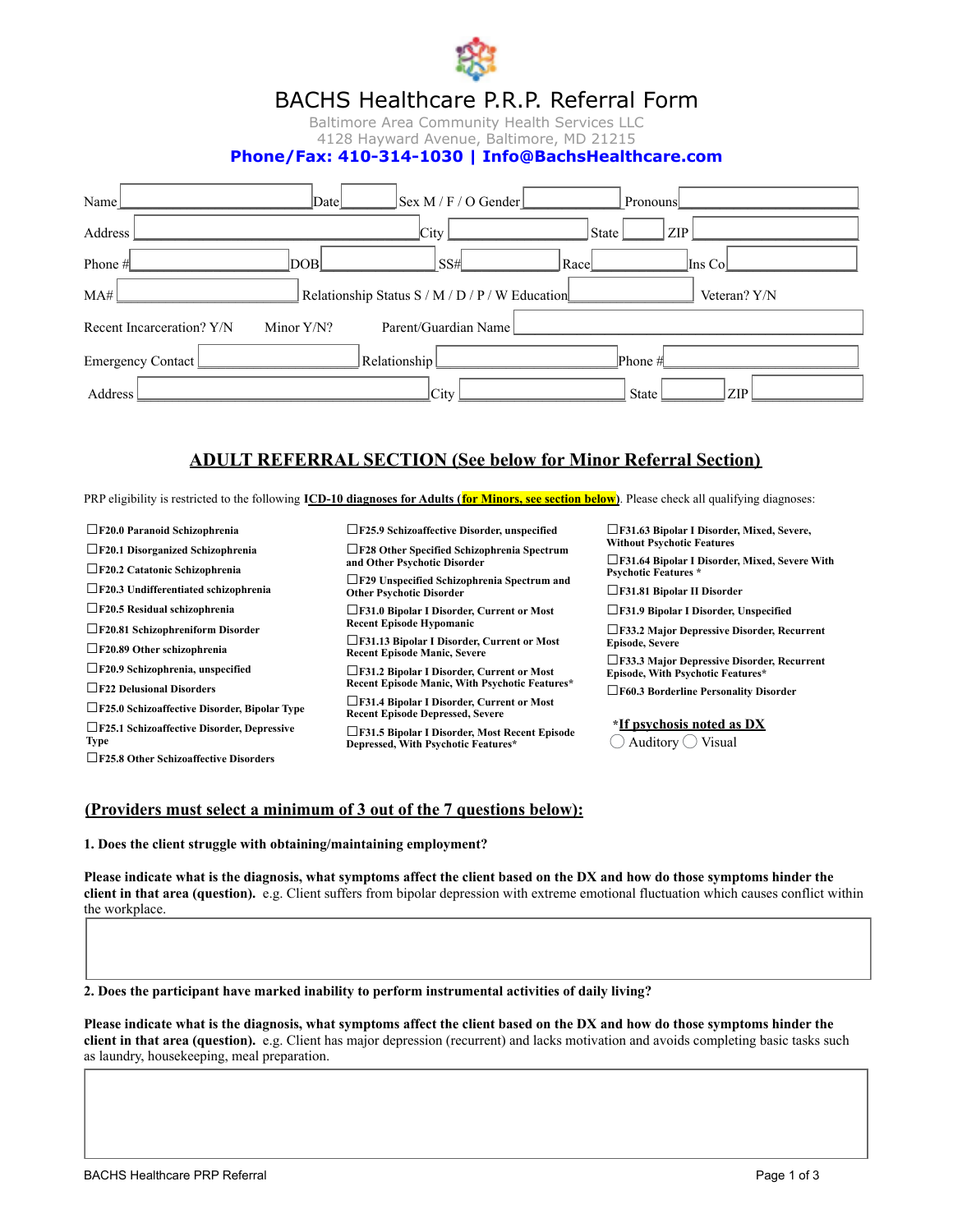#### **3. What is the participant's marked inability to establish/maintain a personal support system?**

**Please indicate what is the diagnosis, what symptoms affect the client based on the DX and how do those symptoms hinder the client in that area (question).** e.g. Client has borderline personality disorder and can be volatile around personal support system which they push away.

 $\overline{\mathcal{L}}$  , and the state of the state of the state of the state of the state of the state of the state of the state of the state of the state of the state of the state of the state of the state of the state of the stat \_\_\_\_\_\_\_\_\_\_\_\_\_\_\_\_\_\_\_\_\_\_\_\_\_\_\_\_\_\_\_\_\_\_\_\_\_\_\_\_\_\_\_\_\_\_\_\_\_\_\_\_\_\_\_\_\_\_\_\_\_\_\_\_\_\_\_\_\_\_\_\_\_\_\_\_\_\_\_\_\_\_\_\_\_\_\_\_\_\_\_\_\_\_\_\_\_\_\_\_\_\_\_\_\_\_\_\_\_\_\_ \_\_\_\_\_\_\_\_\_\_\_\_\_\_\_\_\_\_\_\_\_\_\_\_\_\_\_\_\_\_\_\_\_\_\_\_\_\_\_\_\_\_\_\_\_\_\_\_\_\_\_\_\_\_\_\_\_\_\_\_\_\_\_\_\_\_\_\_\_\_\_\_\_\_\_\_\_\_\_\_\_\_\_\_\_\_\_\_\_\_\_\_\_\_\_\_\_\_\_\_\_\_\_\_\_\_\_\_\_\_\_ \_\_\_\_\_\_\_\_\_\_\_\_\_\_\_\_\_\_\_\_\_\_\_\_\_\_\_\_\_\_\_\_\_\_\_\_\_\_\_\_\_\_\_\_\_\_\_\_\_\_\_\_\_\_\_\_\_\_\_\_\_\_\_\_\_\_\_\_\_\_\_\_\_\_\_\_\_\_\_\_\_\_\_\_\_\_\_\_\_\_\_\_\_\_\_\_\_\_\_\_\_\_\_\_\_\_\_\_\_\_\_

**4. What are the participant's deficiencies of concentration/ persistence/pace leading to failure to complete tasks? Please indicate what is the diagnosis, what symptoms affect the client based on the DX and how do those symptoms hinder the client in that area (question).** e.g. Client is bipolar/manic dealing with anger outbursts and getting frustrated easily which often leads to them failing to complete tasks.

 $\overline{a}$  , and the state of the state of the state of the state of the state of the state of the state of the state of the state of the state of the state of the state of the state of the state of the state of the state o \_\_\_\_\_\_\_\_\_\_\_\_\_\_\_\_\_\_\_\_\_\_\_\_\_\_\_\_\_\_\_\_\_\_\_\_\_\_\_\_\_\_\_\_\_\_\_\_\_\_\_\_\_\_\_\_\_\_\_\_\_\_\_\_\_\_\_\_\_\_\_\_\_\_\_\_\_\_\_\_\_\_\_\_\_\_\_\_\_\_\_\_\_\_\_\_\_\_\_\_\_\_\_\_\_\_\_\_\_\_\_ \_\_\_\_\_\_\_\_\_\_\_\_\_\_\_\_\_\_\_\_\_\_\_\_\_\_\_\_\_\_\_\_\_\_\_\_\_\_\_\_\_\_\_\_\_\_\_\_\_\_\_\_\_\_\_\_\_\_\_\_\_\_\_\_\_\_\_\_\_\_\_\_\_\_\_\_\_\_\_\_\_\_\_\_\_\_\_\_\_\_\_\_\_\_\_\_\_\_\_\_\_\_\_\_\_\_\_\_\_\_\_ \_\_\_\_\_\_\_\_\_\_\_\_\_\_\_\_\_\_\_\_\_\_\_\_\_\_\_\_\_\_\_\_\_\_\_\_\_\_\_\_\_\_\_\_\_\_\_\_\_\_\_\_\_\_\_\_\_\_\_\_\_\_\_\_\_\_\_\_\_\_\_\_\_\_\_\_\_\_\_\_\_\_\_\_\_\_\_\_\_\_\_\_\_\_\_\_\_\_\_\_\_\_\_\_\_\_\_\_\_\_\_

#### **5. Is the participant unable to perform self-care?**

**Please indicate what is the diagnosis, what symptoms affect the client based on the DX and how do those symptoms hinder the client in that area (question).** e.g. Client's major depression causes them to feel unmotivated, leading to trouble completing basic hygiene like dental hygiene, showering, changing of clothes.

 $\mathcal{L}_\mathcal{L} = \{ \mathcal{L}_\mathcal{L} = \{ \mathcal{L}_\mathcal{L} = \{ \mathcal{L}_\mathcal{L} = \{ \mathcal{L}_\mathcal{L} = \{ \mathcal{L}_\mathcal{L} = \{ \mathcal{L}_\mathcal{L} = \{ \mathcal{L}_\mathcal{L} = \{ \mathcal{L}_\mathcal{L} = \{ \mathcal{L}_\mathcal{L} = \{ \mathcal{L}_\mathcal{L} = \{ \mathcal{L}_\mathcal{L} = \{ \mathcal{L}_\mathcal{L} = \{ \mathcal{L}_\mathcal{L} = \{ \mathcal{L}_\mathcal{$ \_\_\_\_\_\_\_\_\_\_\_\_\_\_\_\_\_\_\_\_\_\_\_\_\_\_\_\_\_\_\_\_\_\_\_\_\_\_\_\_\_\_\_\_\_\_\_\_\_\_\_\_\_\_\_\_\_\_\_\_\_\_\_\_\_\_\_\_\_\_\_\_\_\_\_\_\_\_\_\_\_\_\_\_\_\_\_\_\_\_\_\_\_\_\_\_\_\_\_\_\_\_\_\_\_\_\_\_\_\_\_ \_\_\_\_\_\_\_\_\_\_\_\_\_\_\_\_\_\_\_\_\_\_\_\_\_\_\_\_\_\_\_\_\_\_\_\_\_\_\_\_\_\_\_\_\_\_\_\_\_\_\_\_\_\_\_\_\_\_\_\_\_\_\_\_\_\_\_\_\_\_\_\_\_\_\_\_\_\_\_\_\_\_\_\_\_\_\_\_\_\_\_\_\_\_\_\_\_\_\_\_\_\_\_\_\_\_\_\_\_\_\_ \_\_\_\_\_\_\_\_\_\_\_\_\_\_\_\_\_\_\_\_\_\_\_\_\_\_\_\_\_\_\_\_\_\_\_\_\_\_\_\_\_\_\_\_\_\_\_\_\_\_\_\_\_\_\_\_\_\_\_\_\_\_\_\_\_\_\_\_\_\_\_\_\_\_\_\_\_\_\_\_\_\_\_\_\_\_\_\_\_\_\_\_\_\_\_\_\_\_\_\_\_\_\_\_\_\_\_\_\_\_\_

**6. What are the participant's marked deficiencies in self-direction, shown by inability to plan, initiate, organize and carry out goal directed activities?**

**Please indicate what is the diagnosis, what symptoms affect the client based on the DX and how do those symptoms hinder the client in that area (question).** e.g. Client's bipolar and frequent mood fluctuations that make it difficult to start and finish tasks, recall and follow multi-step directions and because of frustration, often give up on tasks.

\_\_\_\_\_\_\_\_\_\_\_\_\_\_\_\_\_\_\_\_\_\_\_\_\_\_\_\_\_\_\_\_\_\_\_\_\_\_\_\_\_\_\_\_\_\_\_\_\_\_\_\_\_\_\_\_\_\_\_\_\_\_\_\_\_\_\_\_\_\_\_\_\_\_\_\_\_\_\_\_\_\_\_\_\_\_\_\_\_\_\_\_\_\_\_\_\_\_\_\_\_\_\_\_\_\_\_\_\_\_\_ \_\_\_\_\_\_\_\_\_\_\_\_\_\_\_\_\_\_\_\_\_\_\_\_\_\_\_\_\_\_\_\_\_\_\_\_\_\_\_\_\_\_\_\_\_\_\_\_\_\_\_\_\_\_\_\_\_\_\_\_\_\_\_\_\_\_\_\_\_\_\_\_\_\_\_\_\_\_\_\_\_\_\_\_\_\_\_\_\_\_\_\_\_\_\_\_\_\_\_\_\_\_\_\_\_\_\_\_\_\_\_ \_\_\_\_\_\_\_\_\_\_\_\_\_\_\_\_\_\_\_\_\_\_\_\_\_\_\_\_\_\_\_\_\_\_\_\_\_\_\_\_\_\_\_\_\_\_\_\_\_\_\_\_\_\_\_\_\_\_\_\_\_\_\_\_\_\_\_\_\_\_\_\_\_\_\_\_\_\_\_\_\_\_\_\_\_\_\_\_\_\_\_\_\_\_\_\_\_\_\_\_\_\_\_\_\_\_\_\_\_\_\_ \_\_\_\_\_\_\_\_\_\_\_\_\_\_\_\_\_\_\_\_\_\_\_\_\_\_\_\_\_\_\_\_\_\_\_\_\_\_\_\_\_\_\_\_\_\_\_\_\_\_\_\_\_\_\_\_\_\_\_\_\_\_\_\_\_\_\_\_\_\_\_\_\_\_\_\_\_\_\_\_\_\_\_\_\_\_\_\_\_\_\_\_\_\_\_\_\_\_\_\_\_\_\_\_\_\_\_\_\_\_\_

**7. What is the participant's marked inability to procure financial assistance to support community living? Please indicate what is the diagnosis, what symptoms affect the client based on the DX and how do those symptoms hinder the client in that area (question).** e.g. Client has schizoaffective disorder leading to disorganized thinking and behavior, which limits access to resources particularly financial support as they often have trouble understanding forms and rules related to the assistance requested.

 $\overline{\mathcal{L}}$  , and the state of the state of the state of the state of the state of the state of the state of the state of the state of the state of the state of the state of the state of the state of the state of the stat \_\_\_\_\_\_\_\_\_\_\_\_\_\_\_\_\_\_\_\_\_\_\_\_\_\_\_\_\_\_\_\_\_\_\_\_\_\_\_\_\_\_\_\_\_\_\_\_\_\_\_\_\_\_\_\_\_\_\_\_\_\_\_\_\_\_\_\_\_\_\_\_\_\_\_\_\_\_\_\_\_\_\_\_\_\_\_\_\_\_\_\_\_\_\_\_\_\_\_\_\_\_\_\_\_\_\_\_\_\_\_ \_\_\_\_\_\_\_\_\_\_\_\_\_\_\_\_\_\_\_\_\_\_\_\_\_\_\_\_\_\_\_\_\_\_\_\_\_\_\_\_\_\_\_\_\_\_\_\_\_\_\_\_\_\_\_\_\_\_\_\_\_\_\_\_\_\_\_\_\_\_\_\_\_\_\_\_\_\_\_\_\_\_\_\_\_\_\_\_\_\_\_\_\_\_\_\_\_\_\_\_\_\_\_\_\_\_\_\_\_\_\_ \_\_\_\_\_\_\_\_\_\_\_\_\_\_\_\_\_\_\_\_\_\_\_\_\_\_\_\_\_\_\_\_\_\_\_\_\_\_\_\_\_\_\_\_\_\_\_\_\_\_\_\_\_\_\_\_\_\_\_\_\_\_\_\_\_\_\_\_\_\_\_\_\_\_\_\_\_\_\_\_\_\_\_\_\_\_\_\_\_\_\_\_\_\_\_\_\_\_\_\_\_\_\_\_\_\_\_\_\_\_\_

 $\Box$  . The contribution of the contribution of the contribution of the contribution of the contribution of the contribution of the contribution of the contribution of the contribution of the contribution of the contributi \_\_\_\_\_\_\_\_\_\_\_\_\_\_\_\_\_\_\_\_\_\_\_\_\_\_\_\_\_\_\_\_\_\_\_\_\_\_\_\_\_\_\_\_\_\_\_\_\_\_\_\_\_\_\_\_\_\_\_\_\_\_\_\_\_\_\_\_\_\_\_\_\_\_\_\_\_\_\_\_\_\_\_\_\_\_\_\_\_\_\_\_\_\_\_\_\_\_\_\_\_\_\_\_\_\_\_\_\_\_\_ \_\_\_\_\_\_\_\_\_\_\_\_\_\_\_\_\_\_\_\_\_\_\_\_\_\_\_\_\_\_\_\_\_\_\_\_\_\_\_\_\_\_\_\_\_\_\_\_\_\_\_\_\_\_\_\_\_\_\_\_\_\_\_\_\_\_\_\_\_\_\_\_\_\_\_\_\_\_\_\_\_\_\_\_\_\_\_\_\_\_\_\_\_\_\_\_\_\_\_\_\_\_\_\_\_\_\_\_\_\_\_ \_\_\_\_\_\_\_\_\_\_\_\_\_\_\_\_\_\_\_\_\_\_\_\_\_\_\_\_\_\_\_\_\_\_\_\_\_\_\_\_\_\_\_\_\_\_\_\_\_\_\_\_\_\_\_\_\_\_\_\_\_\_\_\_\_\_\_\_\_\_\_\_\_\_\_\_\_\_\_\_\_\_\_\_\_\_\_\_\_\_\_\_\_\_\_\_\_\_\_\_\_\_\_\_\_\_\_\_\_\_\_

**What is the clinical rationale for referring this client to PRP services? (focus on diagnosis not client needs, i.e. bus pass)**

| Provider<br>$\sim$ $\cdot$<br>Signature: | Printed<br>redentials:<br>. Name $\&$ ( $\Box$ |                                               |       |     |
|------------------------------------------|------------------------------------------------|-----------------------------------------------|-------|-----|
| <sup>7</sup> Name & Address:<br>Agency   |                                                | $\sim$<br>$\mathcal{L}1\mathcal{U}^{\dagger}$ | State | Zip |
| Phone.<br>Number:                        | Email.                                         |                                               |       |     |